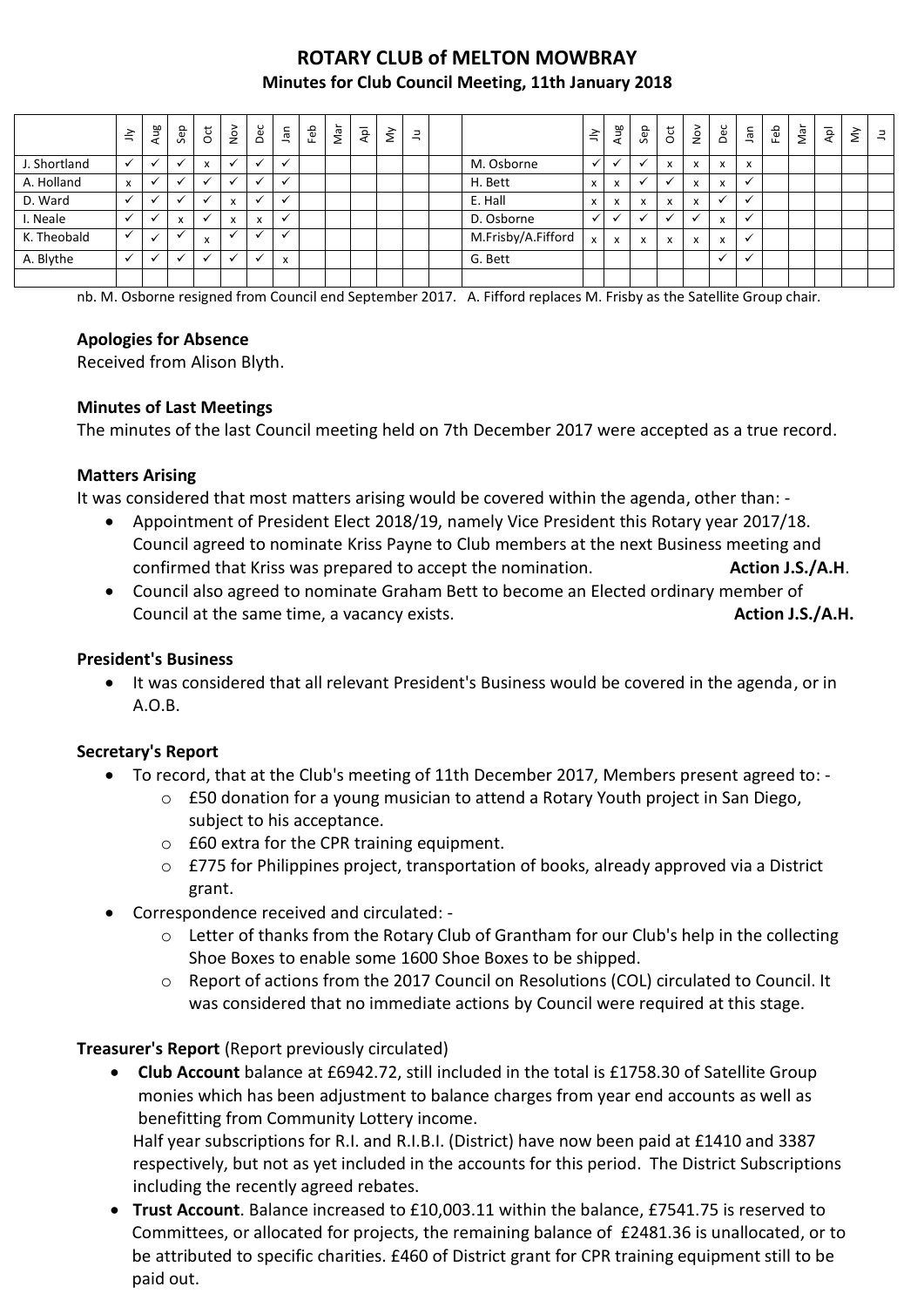A bill to value of £153 for 2017 Vintage Vehicle event raffle ticket printing received.

- The End of Year Accounts/balances 2016/17 have now been signed off with confirmation sent to District Treasurer.
- Santa Fun Run balances, at present £834 resides in the PayPal account after requested repayments to entrants, a further £45 has been paid from Trust Account. Outstanding bills so far received amount to £572.94 for medals £468, printing costs etc.. Council agreed by a majority of 8 for : 1 against transferring £759 from PayPal to Trust account leaving £75 for any late claims from entrants. Council accepted that if claims exceeded £75 further monies would need to be transferred back to PayPal account. **Action K.T./J.D.**

## **Diary**: -

Dates as website calendar.

**Committee Reports.** A few Committee meetings had been held in January and their minutes circulated or put on the Club's website.

**Club Service** (minutes circulated at Council meeting)

- Santa Fun Run, event cancelled due to severe weather conditions, see Treasurer's report for financial position.
- Foundation dinner planned at college on 3rd May 2018.
- Charter Dinner 12th March 2018, Church and speaker booked, planning progressing.
- Rotary Chair, now transferred to J.S. for storage.
- Burn's Night 20th January 2018, a few places left, all organised, a request for more raffle prizes.

**Foundation** (No Committee report received)

 Fundraising opportunities for Foundation giving for present year 2017/18 requires consideration at future meetings. **Action Council** and the setting of the setting of the setting of the settings of the settings of the settings of the settings of the settings of the settings of the settings of the settin

# **International** (No report)

- International committee have extended the present spectacle collection project into collecting used ink cartridges and old mobile phones. Collection boxes and suitable collection points being established. **Action D.O.**
- Sale of 'Old' Shelter Box equipment progressing, Council agreed that monies should be allocated to Shelter Box fund. **Action K.T./D.W./G.H.**
- A.B. presently in Tacloban, Philippines where several new projects for the school have been identified. These include additional books, washroom and classroom improvements. Training documents to enable the further cascading of IT training being generated. **Action A.B.**
- International Committee plan for smaller projects for the remaining part of this year.
- A Polio Fund donation of £500 is the target for this year. **Action D.O.** Action D.O.

**Youth** (No meeting held during this month to date)

- The applicant for a place on a Classical Music camp to be held in San Diego under the Rotary Youth Projects has now been accepted following the submission of a U Tube audition. Completion of formal application documents by applicant and Club Officers in hand. Membership already approved the £50 fee required by the Club. **Action E.H.** Action E.H.
- Youth Speaks to be held on Saturday 13th January 2018 at Stamford. **E.H**. to attend.
- Young Chef, Belvoir Club to organise visits to Stapleford House Hotel in preparation for the competition. **Action E.H.**
- InterAct. Meetings start again on Tuesday 16th January 2018, MV16 very active with raffle and cake sales before Christmas. D.O. attended last meeting of 2017 at John Ferneley College.